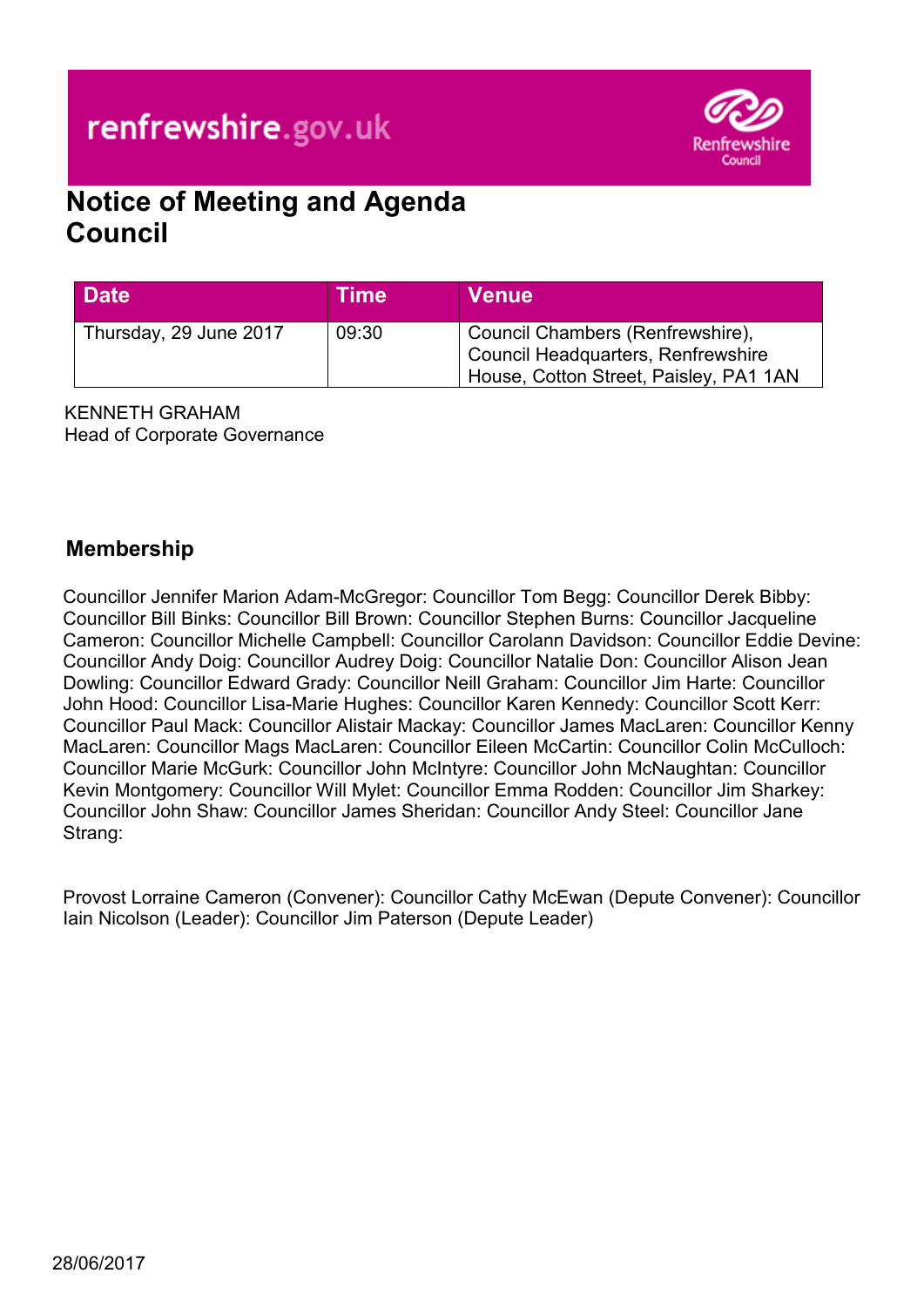# **Webcasting of Meeting**

This meeting will be filmed for live or subsequent broadcast via the Council's internet site – at the start of the meeting the Provost will confirm if all or part of the meeting is being filmed.

The Council is a Data Controller under the Data Protection Act 1998. Personal data collected during this webcast will be handled in accordance with the relevant legislation and the Council's Data Protection Policy.

Generally the public seating areas will not be filmed. However, by entering the Council Chamber and using the public seating area, you are consenting to being filmed and to the possible use of those images and sound recordings for webcasting or training purposes.

If you have any queries regarding this, please contact Committee Services on 0141 618 7112

To find the webcast please navigate to

http://renfrewshire.cmis.uk.com/renfrewshire/meetings.aspx and select the meeting from the calendar.

# **Members of the Press and Public**

Members of the press and public wishing to attend the meeting should report to the customer service centre where they will be met and directed to the meeting.

# **Further Information**

This is a meeting which is open to members of the public.

A copy of the agenda and reports for this meeting will be available for inspection prior to the meeting at the Customer Service Centre, Renfrewshire House, Cotton Street, Paisley and online at [www.renfrewshire.cmis.uk.com/renfrewshire/CouncilandBoards.aspx](http://www.renfrewshire.cmis.uk.com/renfrewshire/CouncilandBoards.aspx)

For further information, please either email [democratic-services@renfrewshire.gov.uk](mailto:democratic-services@renfrewshire.gov.uk) or telephone 0141 618 7112.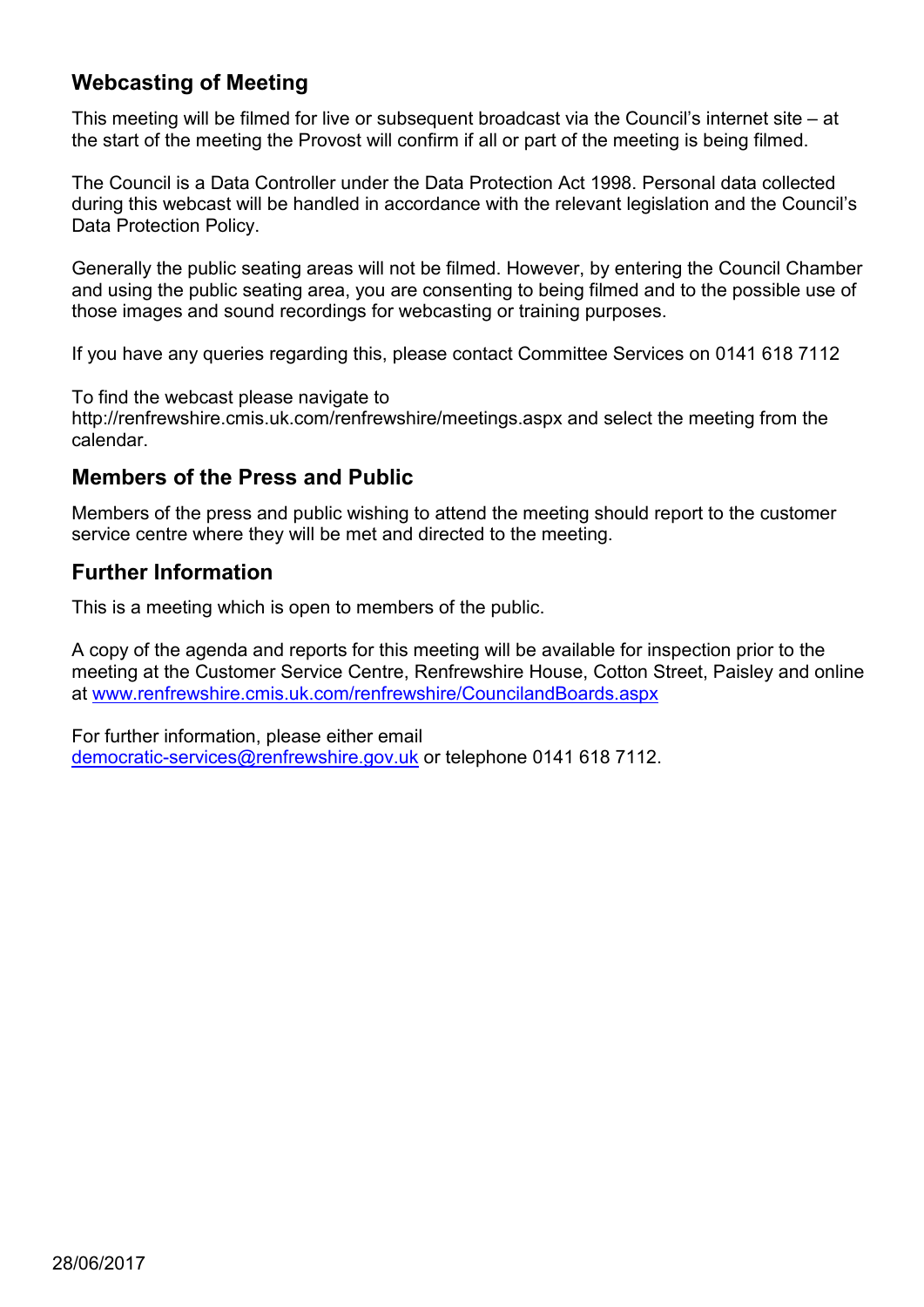# **Items of business**

# **Apologies**

Apologies from members.

# **Declarations of Interest**

Members are asked to declare an interest in any item(s) on the agenda and to provide a brief explanation of the nature of the interest.

## **1 Minutes of Meetings of the Council, Boards and Panels**

## **(attached separately)**

Council, 18 May 2017, pages 1-74 Social Work (Complaints Review) Appeals Panel, 19 May 2017, pages 75-76 Renfrew and Gallowhill Local Area Committee, 30 May 2017, pages 77- 82 Regulatory Functions Board, 31 May 2017, pages 83-88 Education and Children's Services Policy Board, 1 June 2017, pages 89- 94 Paisley North Local Area Committee, 1 June 2017, pages 95-106 Audit, Risk and Scrutiny Board, 5 June 2017, pages 107-112 Communities, Housing and Planning Policy Board, 6 June 2017, pages 113-120 Paisley South Local Area Committee, 6 June 2017, pages 121-128 Infrastructure, Land and Environment Policy Board, 7 June 2017, pages 129-136 Finance, Resources and Customer Services Policy Board, 7 June 2017, pages 137-164 Petitions Board, 7 June 2017, pages 165-168 Houston, Crosslee, Linwood, Riverside and Erskine Local Area Committee, 14 June 2017, pages 169-176 Regulatory Functions Board, 15 June 2017, pages 177-184 Johnstone and the Villages Local Area Committee, 15 June 2017, pages 185-191 Leadership Board, 20 June 2017 (copy to follow) Finance, Resources and Customer Services Policy Board, 21 June 2017 (copy to follow) Johnstone and the Villages Local Area Committee, 22 June 2017 (copy to follow) **2 Unaudited Annual Accounts 2016/17 7 - 174**

Report by Director of Finance and Resources

### **3 Treasury Management Annual Report 2016/17 175 - 184**

Report by Director of Finance and Resources

#### **4 Membership of Boards and Other Bodies 185 - 198**

Report by Director of Finance and Resources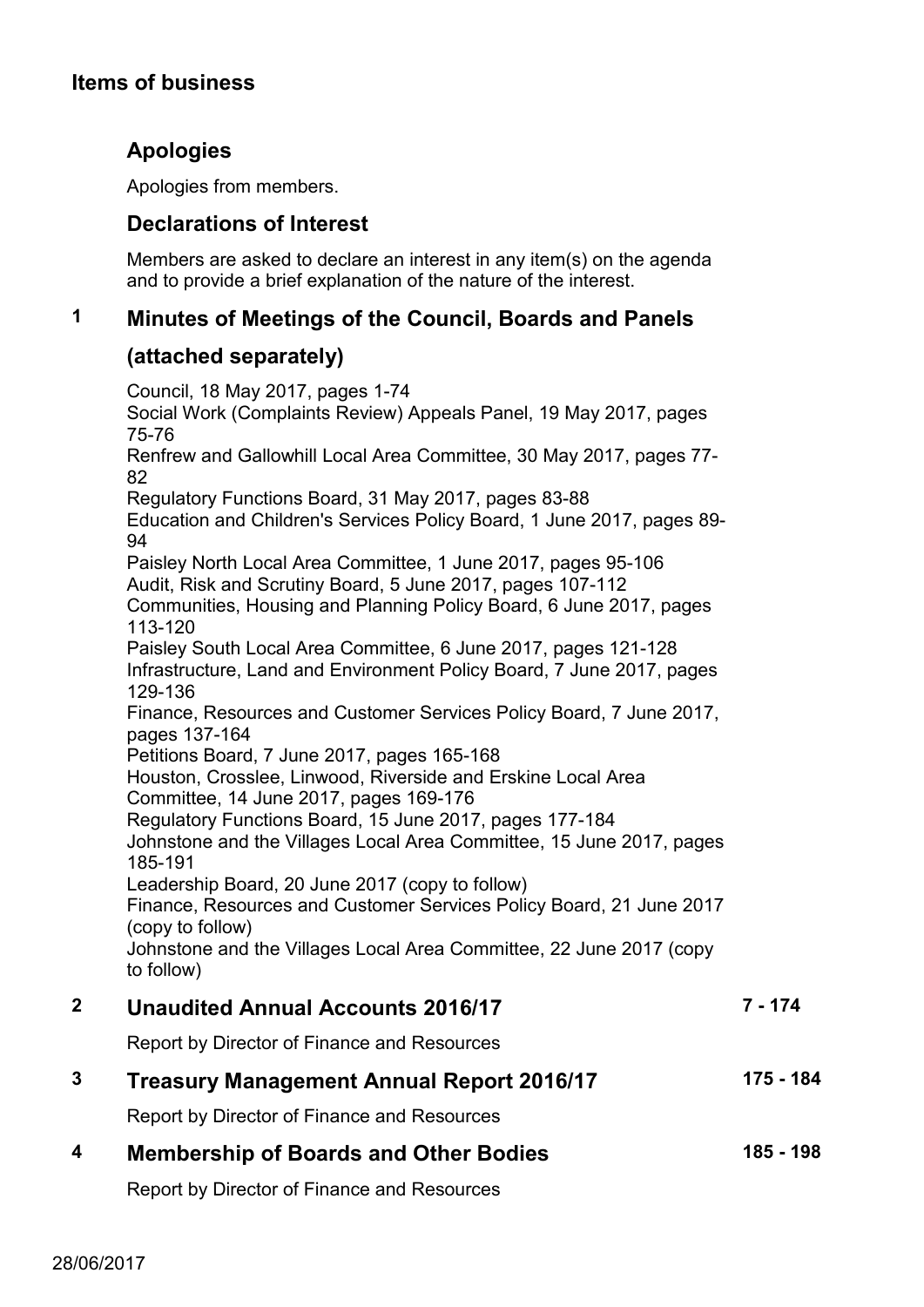#### **5 Improving Renfrewshire's Environment and Place 199 - 204**

Report by Director of Community Resources

# **6 Renfrewshire Community Protection Chief Officers Group 205 - 226 - Annual Report 2016/17**

Report by Chief Executive

#### **7 Education Governance: Next Steps. Empowering our 227 - 234**

# **Teachers, Parents and Communities to Deliver Excellence**

## **and Equity for our Children**

Report by Director of Children's Services.

# **8 Notice of Motion 1**

Notice of motion by Councillors Andy Doig and Mack in the following terms:

"Council Housing for Renfrewshire and Re-Cladding Programme

This Council underlines the historical importance of council house provision for the people of Renfrewshire given that historically the private sector was unable to provide adequate housing for all, and state intervention was required to ensure there was good quality affordable housing for low income households.

Council notes the challenges of improving council housing stock which is aged but stresses how crucial this improvement is for community regeneration overall. Accordingly this Council resolves to fund recladding refurbishment not only for mixed tenure blocks of accommodation but also for blocks of accommodation which are 100% owner occupied".

## **9 Notice of Motion 2**

Notice of motion by Councillors Andy Doig and Mack in the following terms:

"Safe Cycling in Renfrewshire

This Council notes with concern national accident statistics published recently by Sustrans Scotland which indicate that two of the worst twenty accident blackspots for cyclists are in Renfrewshire, the worst being the A761 junction with Arkleston Road in Paisley, and the fourth being the A726/Parkway Roundabout in Erskine.

Council views positively the tremendous health benefits which regular cycling can bring, highlights its commitment to the implementation of the Council's agreed Cycling Strategy, and agrees to review all its roads networks to make it as safe as possible for cyclists."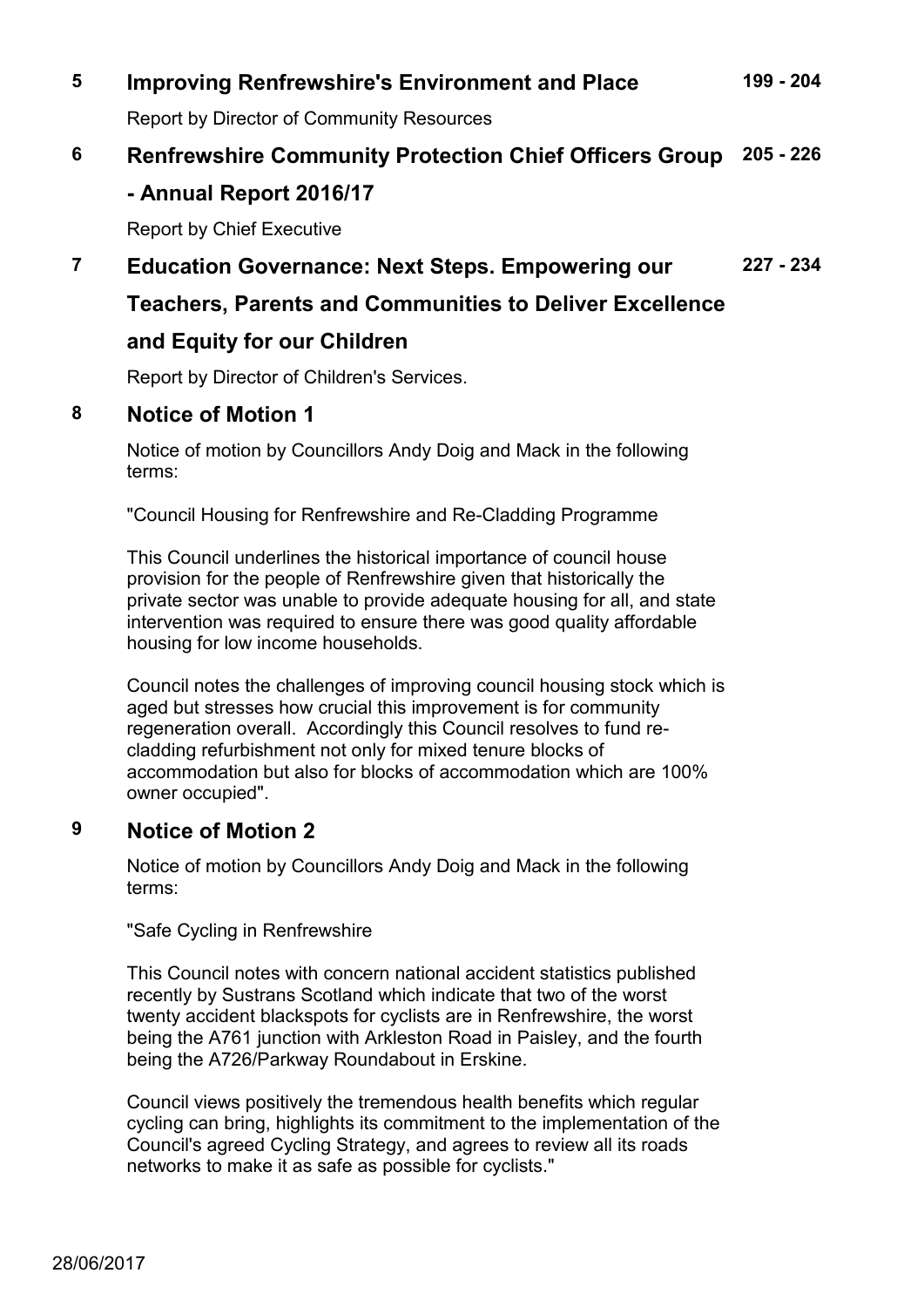# **10 Notice of Motion 3**

Notice of motion by Councillors Bibby and Davidson in the following terms:

"Council deplores the austerity cuts imposed on the people of Renfrewshire by the Tory Westminster Government and the SNP Holyrood Government.

Council recognises that the impact of these cuts has been felt most acutely by the vulnerable and disadvantaged.

Council further recognises that these groups most affected rely on Council services to cushion the impact of these cuts.

Council therefore commits to a policy of not considering or imposing cuts to Education and Social Work services through its Policy Boards, Leadership Boards and Outside Bodies such as the Integrated Joint Board for Health and Social Care."

### **11 Notice of Motion 4**

Notice of motion by Councillors Begg and Binks in the following terms.

"This Council regrets the tragedy at the Grenfell Flats at West Kensington, London. Council instructs Officers to take immediate steps to ensure that all buildings over four stories high are in compliance with fire safety regulations as well as relevant building standards".

## **12 Notice of Motion 5**

Notice of motion by Councillors James MacLaren and McIntyre.

"Council recognises that there are many footpaths and pavements in Renfrewshire which are in private ownership and that some are poorly maintained by their respective owners. Council therefore agrees that where a community group expresses a desire to carry out improvements to a particular well used footway that the council will provide support, assistance and guidance in establishing the ownership, potential funding opportunities and to the footpaths and pavements being designated official rights of way".

### **13 Notice of Motion 6**

Notice of motion by Councillors James MacLaren and McIntyre.

"Council regards the obstruction of dropped kerbs at junctions by parked vehicles as an offence under Section 103 of the Road Vehicles (Construction and Use) Regulations 1986. Council agrees that where an offence is committed the matter should be referred in the first instance to the Police. However, the Council does have power to make Traffic Regulation Orders where they are appropriate to local circumstances. Council therefore agrees that Traffic Regulation Orders are implemented where there has been a consistent pattern of obstruction, for example on 5 occasions within any 6 month period,